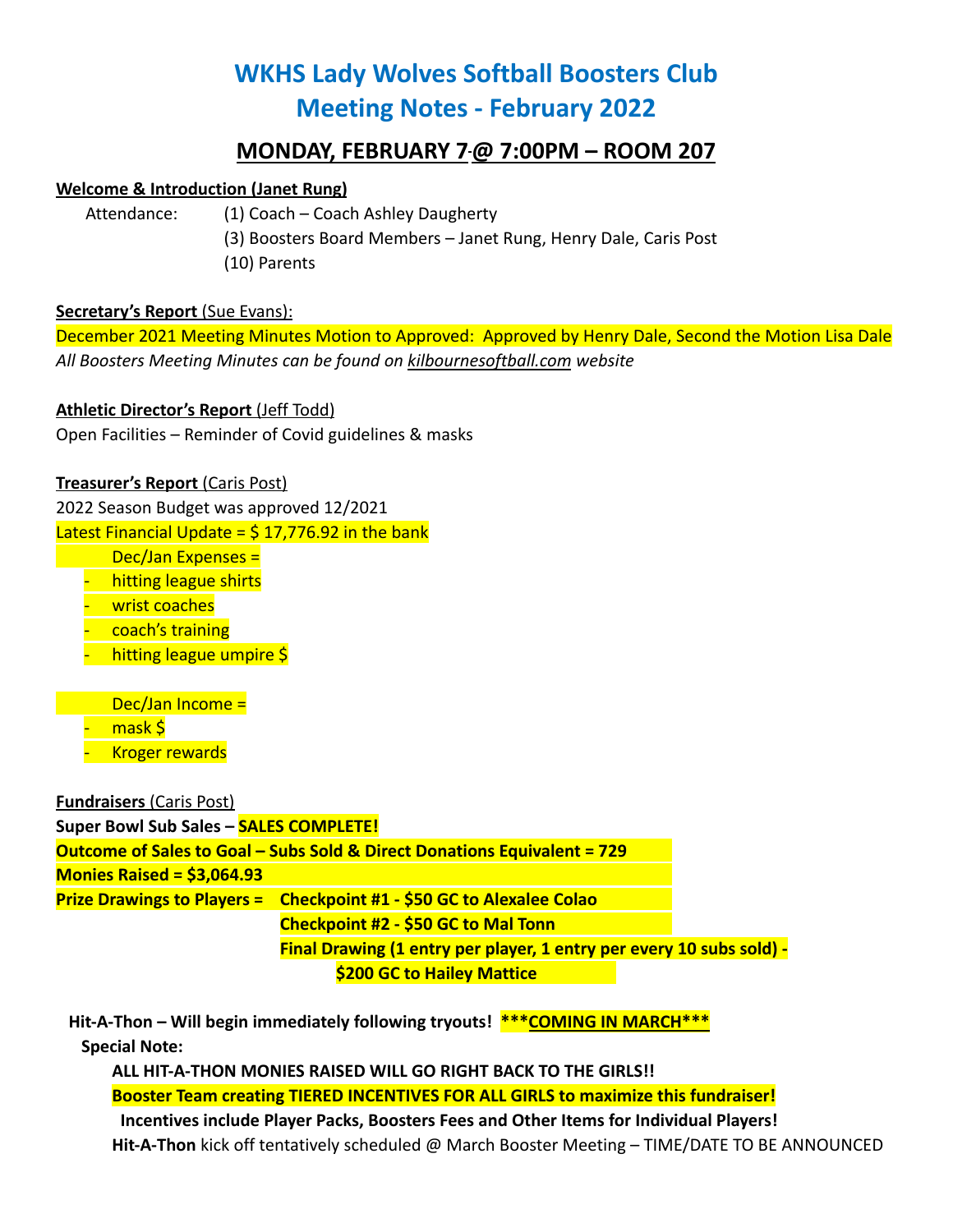Donations/Pledges to begin the first full week after tryouts (3/7 through 3/21) Hit A Thon – March  $22^{nd}$  during Team Practice

#### **Spirit Wear – Still ON HOLD until Worthington Schools confirms new LOGO plan for 2022**

We won't have a need for any NEW uniforms for 2022 but will need to have a player pack for players and spirit wear for family and friends. Player Pack will include Blue Socks, White Socks, Blue Belt, Black Belt, Visor.

#### **2022 Season – Action Committes (Janet Rung)**

Wolves Inc. – *Janet Rung \*Looking for new Chair for 2023 Season (4 meetings per year) NEXT WOLVES, INC MEETING IS FEBRUARY 15 @ WKHS – ROOM 209* Spirit Wear – *Sue Evans \*Looking for new Chair for 2023 Season SPIRIT WEAR ORDERS ARE ON HOLD TILL NEW LOGO IS PRESENTED BY THE DISTRICT*

#### **2022 Season – Fundraising Committees / Coordinators (Janet Rung) We will continue to circulate a sign-up sheet for interested fundraising teams!**

**- 2023 – Wolves Inc Representative**

**- 2023 – Spirit Wear Representative**

|                  | - Dine-2-Donate (3): March, April & May                                                     |
|------------------|---------------------------------------------------------------------------------------------|
| Megan S.         | - Team Dinners (~4) - Post Practice Dinners to be Scheduled                                 |
|                  | - Team Meals - PreGame Meals Coordinator                                                    |
|                  | - 3-Way Saturday Games Host Team (Feed the Teams - 2 dates Scheduled: 4/16 & 4/30)          |
|                  | Vamsi N. _____ - JV or Varsity Concessions Table (To be confirmed w/Player Team Assignment) |
|                  | - JV or Varsity Concessions Table (To be confirmed w/Player Team Assignment)                |
|                  | - Banners Ads (Flyer with Sales Instructions already in place)                              |
| <u>_Jon L. _</u> | Solid Maintenance (Spring 2022 & Fall 2022)                                                 |
|                  | - Scoreboard (Varsity)                                                                      |
|                  | - Statistician (JV)                                                                         |
|                  | Janet R. _____ - Statistician (Varsity)                                                     |
|                  | <b>Chris T. Came Announcer (Varsity)</b>                                                    |
|                  | Lesa Dale _____ - Senior Night (Tentatively Scheduled for Monday, May 2nd)                  |
| Lesa Dale        | - Banquet / End of Season Celebration (Date/Time/Location - TBA)                            |
| Jami M.          | - Banquet / End of Season Celebration Assistant #1                                          |
|                  | - Banquet / End of Season Celebration Assistant #2                                          |
| Chris T.         | - Photography – JV or Varsity Game Photos (To be confirmed w/Player Team Assignment)        |
|                  | - Photography – JV or Varsity Game Photos (To be confirmed w/Player Team Assignment)        |
|                  | - Photography – JV or Varsity Game Photos (Additional Photos)                               |
|                  | - Photography – JV or Varsity Game Photos (Additional Photos)                               |
|                  | Not Needed - Pancake Day - CANCELLED                                                        |

#### **Old Business (Janet Rung)**

Team Wrist Coaches have been ordered and received – all players to be issued wrist band. Team Practice T-Shirts (3 per player and coaches) will be ordered ASAP following tryouts.